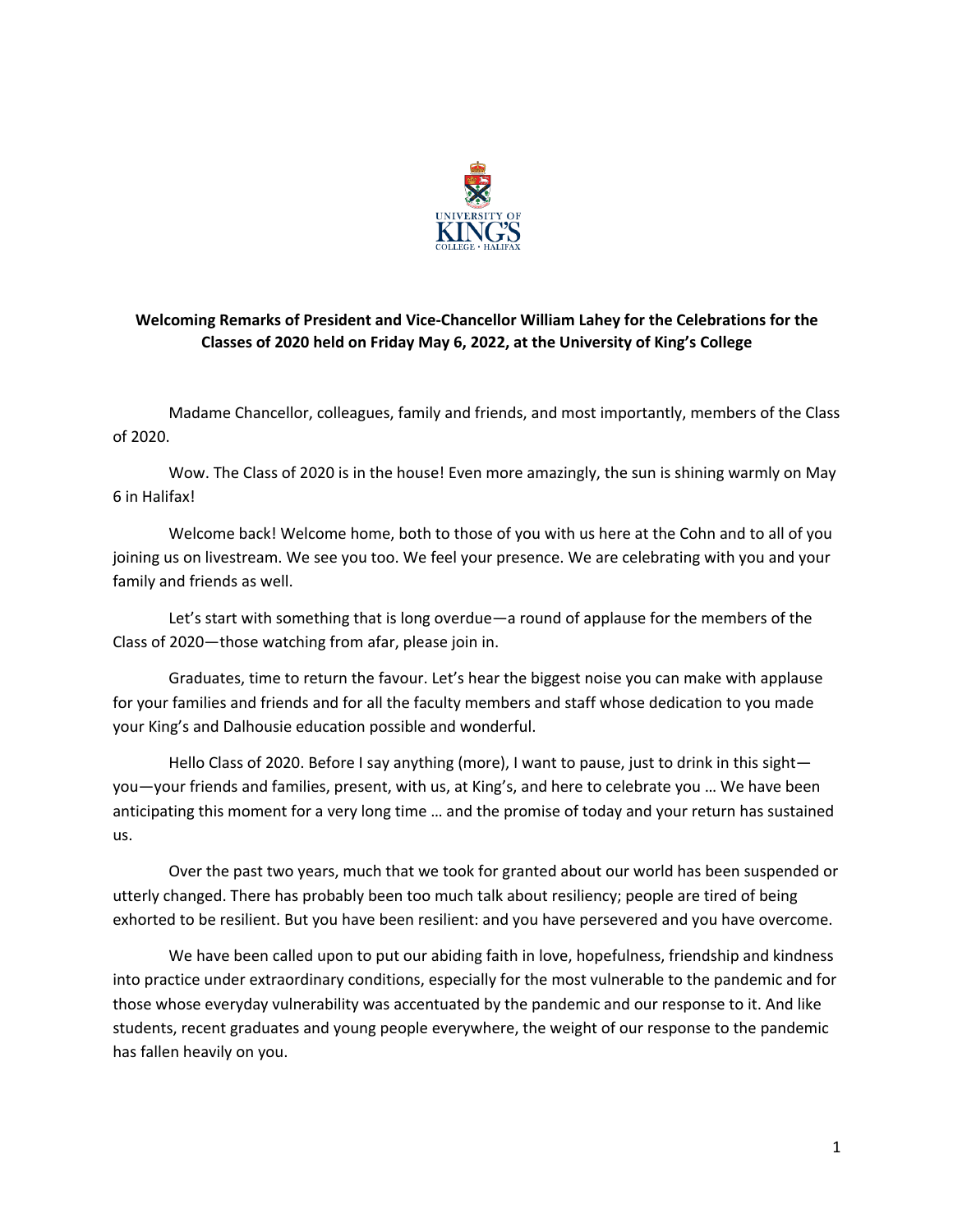With the Class of 2021, you are unique in the two-hundred-and thirty-three-year history of the University of King's College. You are also our heroes.

In the early days of the pandemic, the chorus of a favourite Bruce Springsteen song, Into the Fire, was much on my mind as I thought of you and our faculty and staff and all the people of King's. Paraphrased for this moment, it would go like this:

*Your strength gave me strength Your faith gave me faith Your hope gave me hope Your love gave me love*

Until 2020, Encaenia happened in each of the two-hundred-and-thirty-one previous years of our long history.

It happened in every year of the First World War, the two years of the global flu pandemic that followed, and, in 1920, just months after the great fire that destroyed our Windsor campus.

There was also an Encaenia in each year of the Second World War, when the college buildings were being used to train naval officers.

The sacrifice of Encaenia in 2020 and 2021 was heartbreaking for all of us.

But you are graduates, just the same. Graduates who, with the Class of 2021, will always stand apart.

You completed courses and earned your degree in previously unfathomed conditions. You graduated into a world of intense economic and political uncertainty, lockdowns, social strife, rising costs, housing shortages and, for the last 60 days, the horrors of the war in Ukraine.

I have no doubt that through it all, you have found ways to live by the precepts of communal life and learning of your matriculation oath. You put love of learning and of others into action against, and in spite of, the pandemic.

We celebrated and honoured your accomplishments from different places but together in spirit, with online graduation.

Always with the promise that we would come together offline to say hello on the other side and to say goodbye properly.

I doubt any of us thought it would be two years later during another phase of a still-continuing pandemic.

Your lives have carried on. Your college carried on. But we know looking forward that carrying on as before is no longer good enough.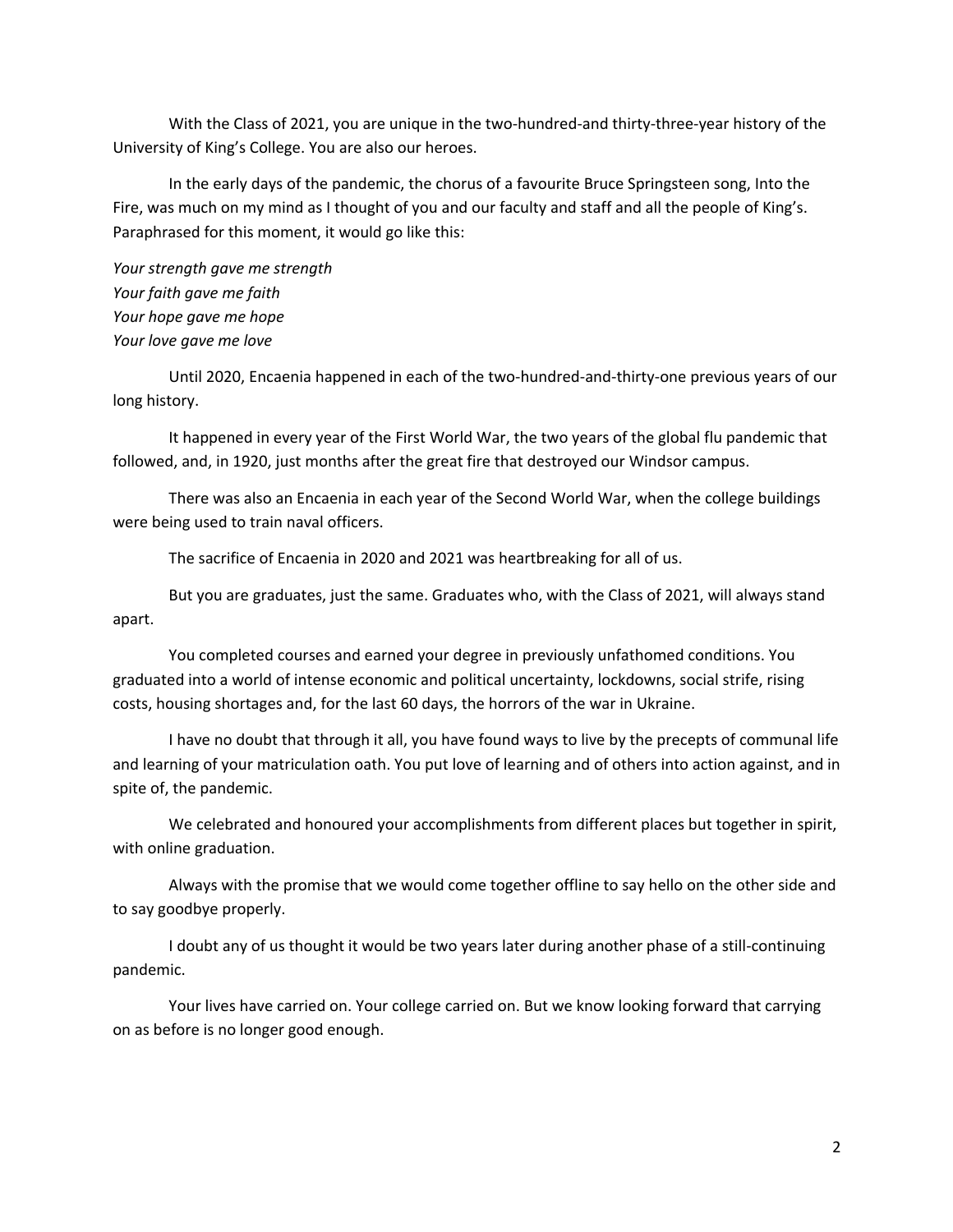Together, we must be the change at King's and in the world we said was urgently needed in the wake of each of the events of the last two years that confronted us with the systemic injustices of the world.

Today's celebration is a perfect metaphor for our situation. In all the ways it is like the Encaenia that might have been, it vividly demonstrates our love for the traditions of King's and our gratitude for all that King's has done to make us into the human beings and the community we are—and aspire to be.

But in all the ways today is unlike Encaenia, it equally shows our resiliency, adaptability, and our willingness to preserve cherished traditions while we change King's to do our part for reconciliation, equity, diversity, inclusiveness, accessibility, and wellness and safety, including for Mother Earth.

This is what you called for and worked towards as students and as alumni over the past two years.

It is what your generation is calling for from all the institutions of our society, your university included.

Your hopefulness for the better future we can and must create is inspiring.

In the fullness of time, this will be the true and better measure of your unique place in the history of King's.

King's is changing precisely to make what you know is already great about King's available to those for whom it has been beyond reach and for those who have felt unwelcomed here. It is also changing to be enriched by those who will decide that a changing King's is for them.

To make these words into reality, all of us have to be as determined as you have been.

I am honoured—and need I say, wildly happy—to see you here today. Your return brings joy and new life to the college, just as your arrival did on a Move-in-Day or first day of classes that may seem long ago.

You have stuck with us, and with each other, demonstrating the universal value and indomitable strength of the essence of King's and the goodness we stand for. You have made history. You have made us proud beyond measure.

You are the new generation of alumni from whom King's will seek continued guidance as we work to repair our past and chart our future. Through your light, King's will be reflected, and made into our even better self. I, for one, will be looking for your guidance and praying, as I did in the early days of the pandemic, this time in Bruce's own words:

*May your strength give us strength May your faith give us faith May your hope give us hope May your love give us love*